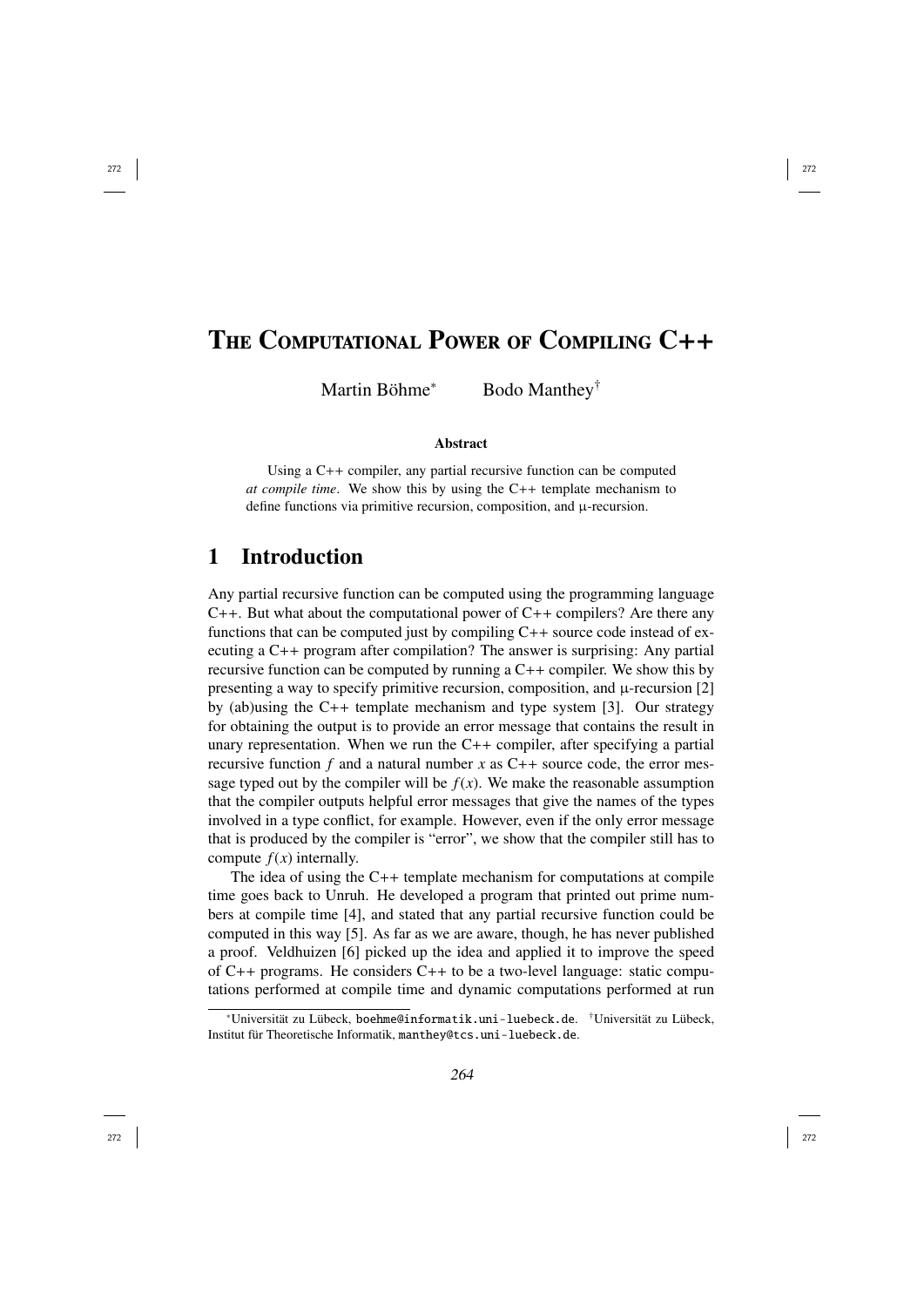## *The Bulletin of the EATCS*

time [7]. Splitting the computation up in such a way is called "partial evaluation" or "program specialization" (see e.g. Jones [1] or Stroustrup [3, Sec. 13.5]), and today this technique is widely used in template libraries.

## 2 Defining Functions Using C++ Templates

We now present the mechanism by which we compute partial recursive functions using the template mechanism. To represent numbers, we choose not to use the built-in integer type int; instead, we use types constructed recursively using the C++ template mechanism, which in theory allows us to represent arbitrarily large numbers. We will call a C++ type that represents a natural number a *number type*.

To make this concrete,

```
struct zero { };
```
is the number type that represents the number zero, and, given a number type T ,

```
template<class T> struct suc {
   typedef T pre;
};
```
represents the successor of that number. For example, suc<suc<zero> > represents the number 2. The pre typedef can be used to obtain the predecessor. Thus, for any number type T that is not zero , T::pre represents the predecessor of that number. (For brevity, we will use struct instead of class throughout this work; both are equivalent except that the default access for struct is public whereas for class it is private.)

A function is represented as a C++ class that contains a typedef called val . This typedef is equal to the number type of the result. The arguments of the function are represented as template arguments. We will refer to classes that represent functions in this way as *function types*. For example,

```
template<class T> struct plus2 {
   typedef suc<suc<T> > val;
};
```
is a function type that computes the function  $f(x) = x + 2$ . If we want to compute  $f(1)$ , we add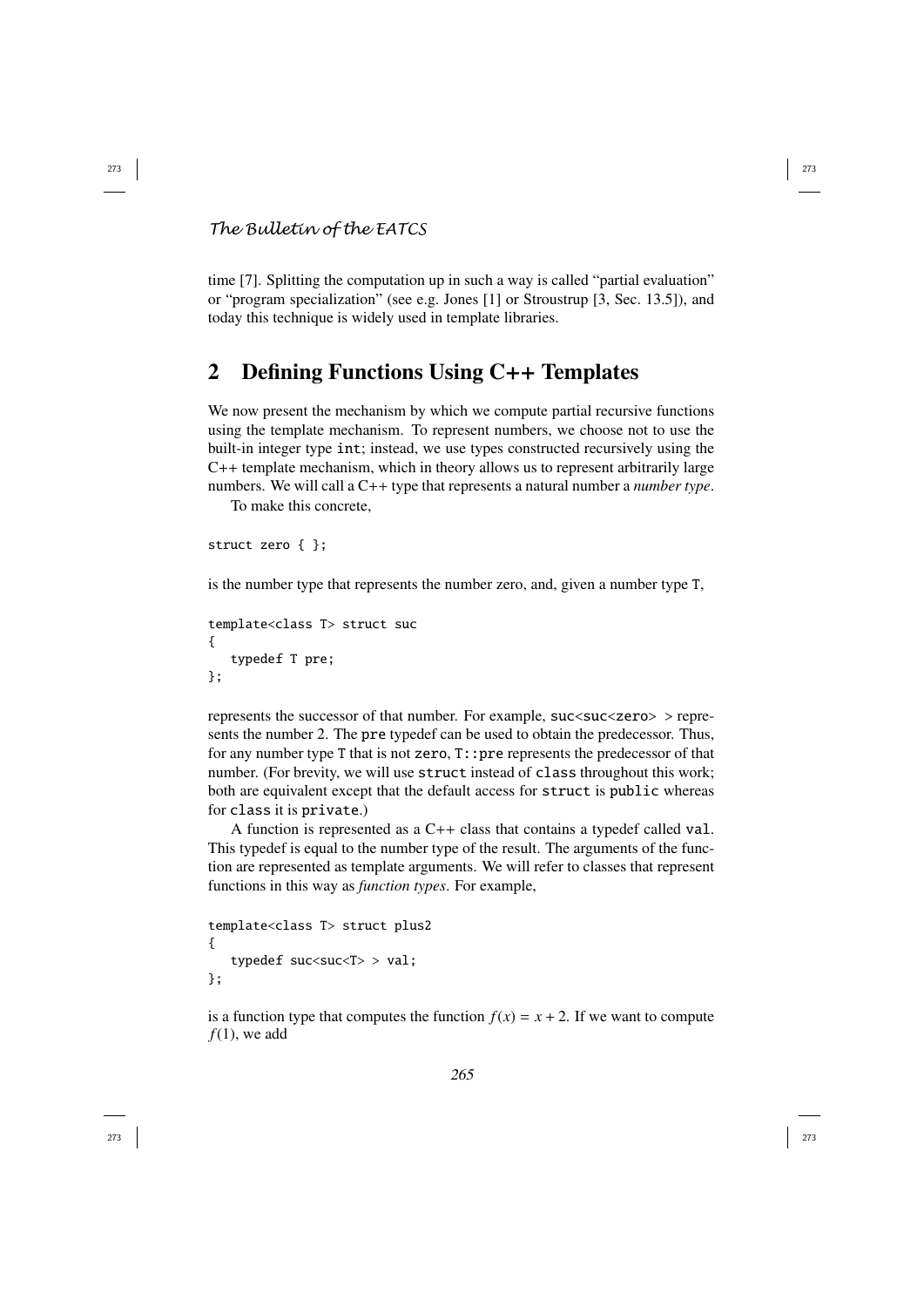#### *BEATCS no 81* TECHNICAL CONTRIBUTIONS

```
int main() {
   plus2<suc<zero > >::val tmp;
   return (int) tmp;
}
```
as the main program. Due to the illegal type cast (int) tmp; the compiler will type out the error message

```
'struct suc<suc<suc<zero> > >' used where a 'int' was expected
```
and thus we obtain the result  $f(1) = 3$ .

To show that any partial recursive function can be computed in this way, we need to be able to express the base functions as well as primitive recursion, composition and  $\mu$ -recursion. We quickly review their definitions (see e.g. Smith [2]).

- **Base Functions:** The zero function Z with  $Z(x) = 0$ , the successor function S with  $S(x) = x + 1$  and the projection functions  $U_j^n$   $(1 \le j \le n)$  with  $U_j^n$  $(x_1, \ldots, x_n) = x_j$ are primitive recursive.
- Primitive Recursion: Let g and h be primitive recursive functions of arity n and  $n + 2$ , respectively. Then the function *f* with

 $f(x_1, ..., x_n, 0) = g(x_1, ..., x_n)$  and<br>  $f(x_1, ..., x_n) + 1 = h(x_1, ..., x_n)$  *f*(  $f(x_1, ..., x_n, y + 1) = h(x_1, ..., x_n, y, f(x_1, ..., x_n, y))$ <br>  $f(x_1, ..., x_n, y + 1) = h(x_1, ..., x_n, y, f(x_1, ..., x_n, y))$ , , , ,

is also primitive recursive.

**Composition:** Let  $g_1, \ldots, g_m$  be primitive recursive functions, each of arity *n*, and *h* be a primitive recursive function of arity *m*. Then the function f with primitive recursive function of arity *m*. Then the function *f* with

 $f(x_1, \ldots, x_n) = h(g_1(x_1, \ldots, x_n), \ldots, g_m(x_1, \ldots, x_n))$ 

is also primitive recursive.

 $\mu$ -Recursion: Let *h* be a (partial) function of arity  $n+1$ . A function *f* of arity *n* is defined by µ-recursion from *h* if

$$
f(x_1,...,x_n) = \mu y[h(x_1,...,x_n,y) = 0],
$$

where  $\mu$  *y*[ $h(x_1, ..., x_n, y) = 0$ ] = *z* if ,

- $h(x_1, ..., x_n, z) = 0$  and
- *h*(*x*<sub>1</sub>, . . . . , *x<sub>n</sub>*, *y'*) is defined and  $h(x_1, ..., x_n, y') \neq 0$ .  $\ldots, \ldots, \ldots,$ ,

If no such *z* exists,  $\mu y[h(x_1, ..., x_n, y) = 0]$  is undefined. ,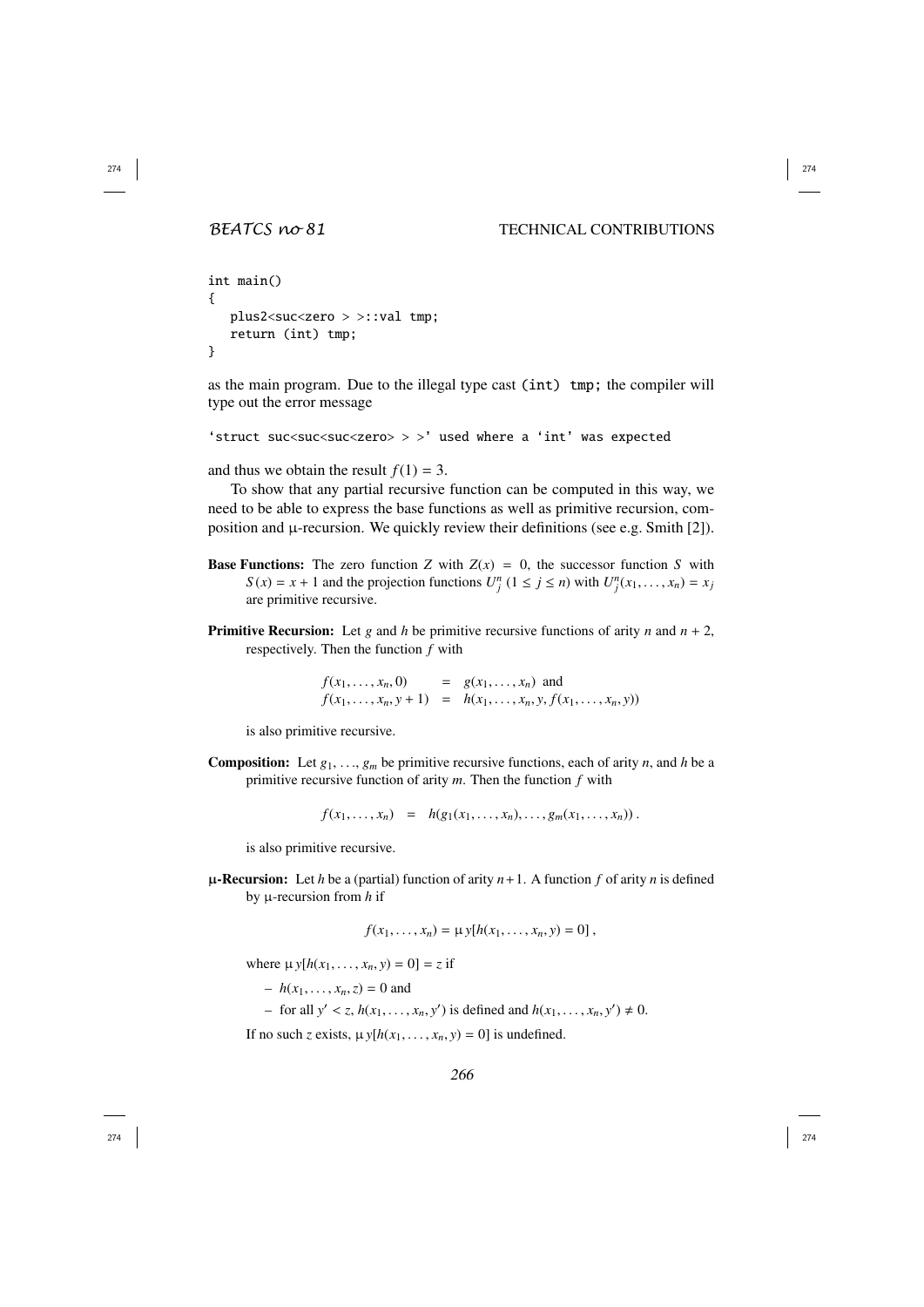### *The Bulletin of the EATCS*

We first demonstrate that primitive recursion can be expressed. We demonstrate this only for the case where  $f$  is a binary function, but the extension to the general case is easy. Therefore, let *g* and *h* be unary and ternary primitive recursive functions, respectively, and let G and H be function types that compute *g* and *h*. Then the following function type F computes the function *f* as defined by primitive recursion from *g* and *h* .

```
template<class X, class Y> struct F;
template<class X> struct F<X, zero> {
   typedef typename G<X>::val val;
};
template<class X, class Y> struct F {
   typedef typename H \epsilonX, typename Y::pre, typename F<X, typename Y::pre>::val
   >::val val;
};
```
We omit a demonstration of how the base functions and composition can be expressed since the base functions are fairly easy and composition merely involves assembling the various function types.

With the base functions, primitive recursion and composition, any primitive recursive function can be expressed as a function type. We will now show that µ-recursion can be expressed, thus allowing us to compute any partial recursive function, since any partial recursive function can be expressed with a single  $\mu$ operator acting on a primitive recursive function.

In our demonstration of how to express the  $\mu$ -operator, we again restrict ourselves to unary functions, but again, generalization is easy. Let *f* be a unary partial recursive function, let *h* be a binary primitive recursive function such that  $f(x) = \mu y[h(x, y) = 0]$ , and let H be a function type that computes h. The idea for computing  $\mu y[h(x, y) = 0]$  using the template mechanism is to construct a , function

$$
\text{mu}(h, x, y, p) = \begin{cases} y - 1 & \text{if } p = 0 \text{ and} \\ \text{mu}(h, x, y + 1, h(x, y)) & \text{otherwise.} \end{cases}
$$

We have  $f(x) = \mu y[h(x, y) = 0] = \mu u(h, x, 0, 1)$ . The way this works is that we always have  $n = h(x, y = 1)$  (except for  $y = 0$ ) and so when *n* is zero for the first always have  $p = h(x, y - 1)$  (except for  $y = 0$ ), and so when p is zero for the first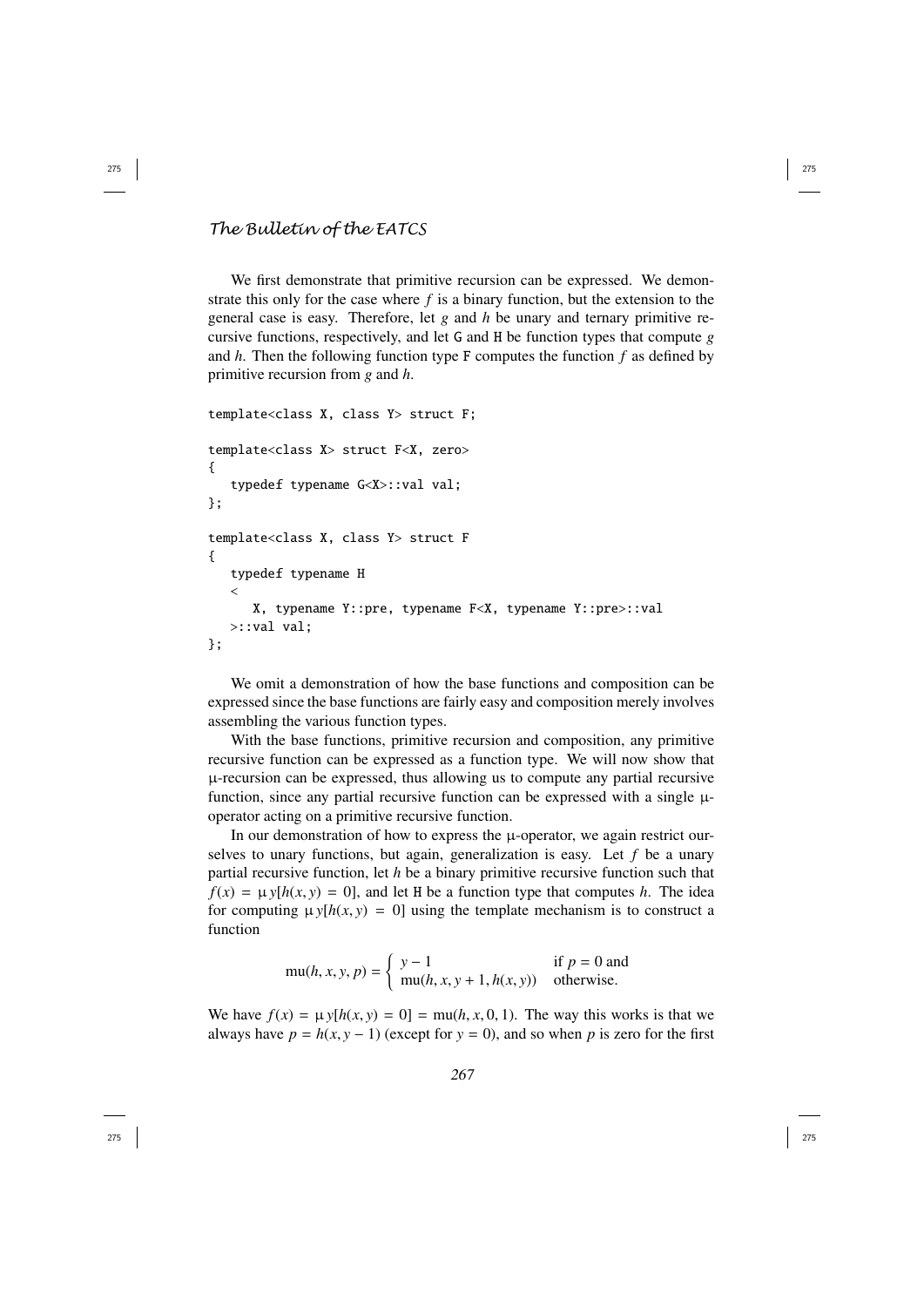time we return  $y - 1$  as the result. If  $h(x, y) \neq 0$  for all y then the recursion never terminates, and so mu( $h$ ,  $x$ , 0, 1) is undefined.<br>We now define a class Mu $\leq$  **x** x H<sub>D</sub>.

We now define a class Mu<H,  $\overline{X}$ ,  $\overline{Y}$ , HprY> that computes mu.

```
template<template<class A,class B> class H,
         class X, class Y, class HprY> struct Mu;
template<template<class A,class B> class H,
         class X, class Y> struct Mu<H,X,Y,zero>
{
   typedef typename Y::pre min;
};
template<template<class A,class B> class H,
         class X, class Y, class HprY> struct Mu
{
   typedef typename Mu<
      H, X, suc<Y>, typename H<X,Y>::val>::min min;
};
```
This is a straightforward implementation of the definition of mu. Template specialization is used to select the first definition of Mu when  $HprY \equiv zero$ , and the second definition otherwise.

This means that if  $f(x) = \mu y[h(x, y) = 0] = \text{mu}(h, x, 0, 1)$  is defined, Mu<H, zaro succzaros sumin is the number type that represents  $f(x)$ . If  $f(x)$  $X$ , zero, suc<zero> >::min is the number type that represents  $f(x)$ . If  $f(x)$ is undefined, the type Mu<H,  $X$ , zero, suc<zero> >:: min is likewise undefined; specifically, it is an infinite nesting of template instantiations, which will cause the compiler to go into an infinite loop (or hit an internal limit on the template instantiation depth).

## 3 Concluding Remarks

We have seen how to compute any partial recursive function  $f$  using the  $C++$  template mechanism and type system, outputting the result as an error message from the compiler. But what happens if the compiler does not print out any (helpful) error messages?

In this case, the compiler still has to compute the value  $f(x)$  internally. Suppose that suc<T> is given the member variables T dummy1 and int dummy2. This means that we have  $sizeof(suc < T) > sizeof(T)$ , because  $succT > conf($ tains an object of type T as well as an additional integer.<sup>1</sup> Thus, the function that

<sup>&</sup>lt;sup>1</sup>Strictly speaking, for machines with very restrictive alignment rules, it is conceivable that one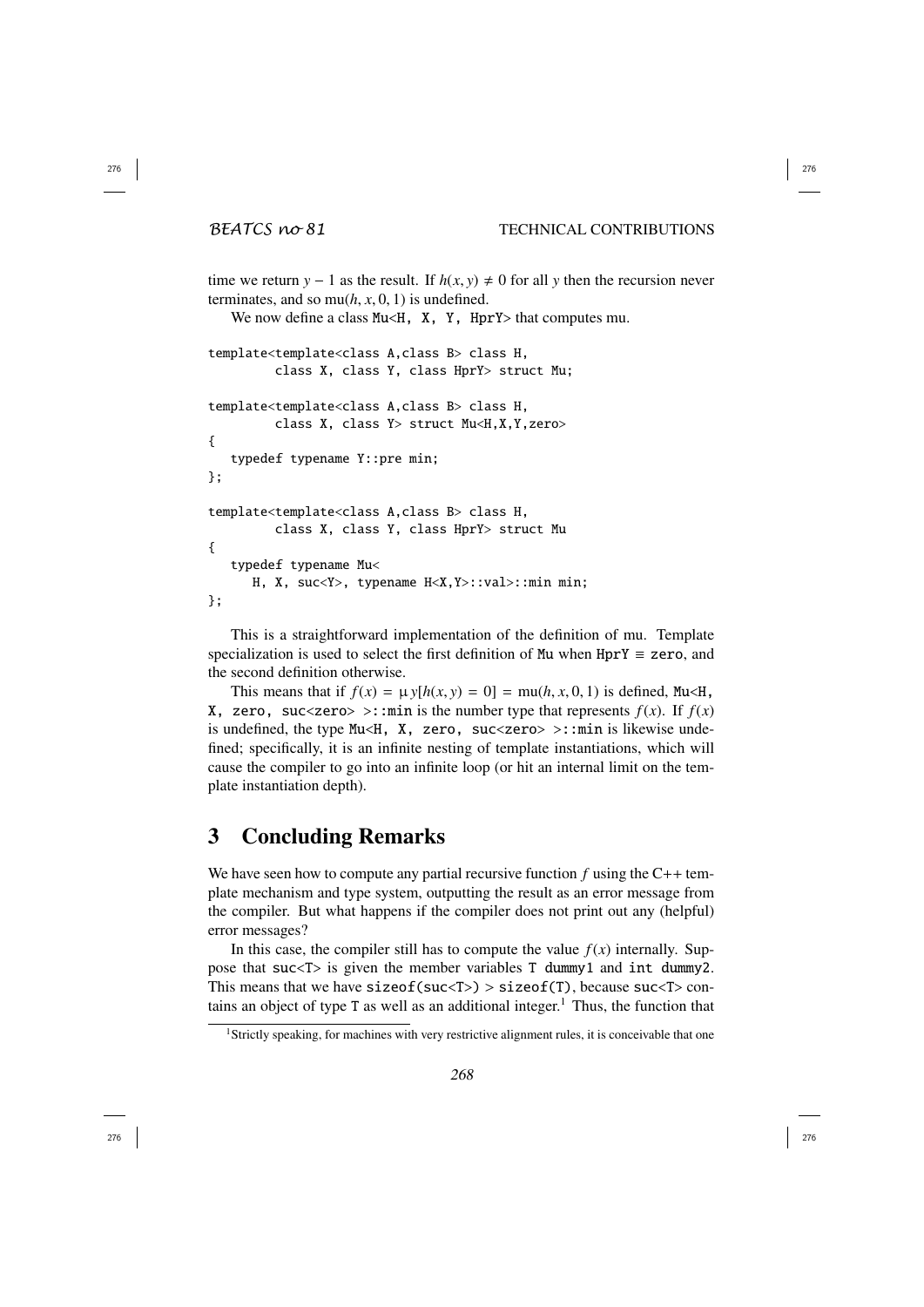#### *The Bulletin of the EATCS*

maps a natural number *n* to the size of the number type representing *n* is injective. If, in our program, we instantiate (create a variable of) the number type representing  $f(x)$ , the compiler has to work out its size and thus compute  $f(x)$ . We note that it should be possible to devise a (compiler-dependent) scheme for extracting  $f(x)$  from the executable generated by the compiler, but we will not go into the technicalities of how such a scheme might work.

The way in which we have specified functions is quite similar to the pattern matching used in functional programming languages. Consider for example our implementation of primitive recursion. First we try to match the template arguments with  $F < X$ , zero  $>$  (with arbitrary X). If this fails, we try to match them with F<X, Y> (which should be successful). In the latter case we know that  $Y \neq zero$ , so we can safely use Y::pre.

It is surely interesting to find other programming languages for which compile-time computations are possible. Veldhuizen [8] presented an experimental compiler for Java that performs partial evaluation to improve the performance of numerical code. The worst-case running time of this compiler is quadratic.

As we have seen, C++ allows arbitrary computations at compile time. This is something of a dilemma. We want the power to perform complex program manipulations at compile time, but we would also like to have a guaranteed time bound for the compiler. On the other hand, it could be argued that, since we are completely responsible for the *run-time* complexity of our programs, we should simply get used to being responsible for the *compile-time* complexity, too.

## References

- [1] Neil D. Jones. An Introduction to Partial Evaluation. *ACM Computing Surveys* , 28(3):480–503, 1996.
- [2] Carl H. Smith. *A Recursive Introduction to the Theory of Computation*. Springer, 1994.
- [3] Bjarne Stroustrup. *The C*++ *Programming Language*. Addison-Wesley, 1997.
- [4] Erwin Unruh. Prime number computation. ANSI X3J16-94-0075 /ISO WG21-462, 1994.
- [5] Erwin Unruh. Template Metaprogrammierung, 2002. URL: http://www.erwinunruh.de/meta.html (in German).
- [6] Todd L. Veldhuizen. Using C++ template metaprograms. *C*++ *Report*, 7(4):36–43, 1995.

additional integer variable would not necessarily increase the size of the type (because of structure packing). In this case, we could use more than one dummy integer to make sure we always have sizeof(suc<T>) > sizeof(T) .